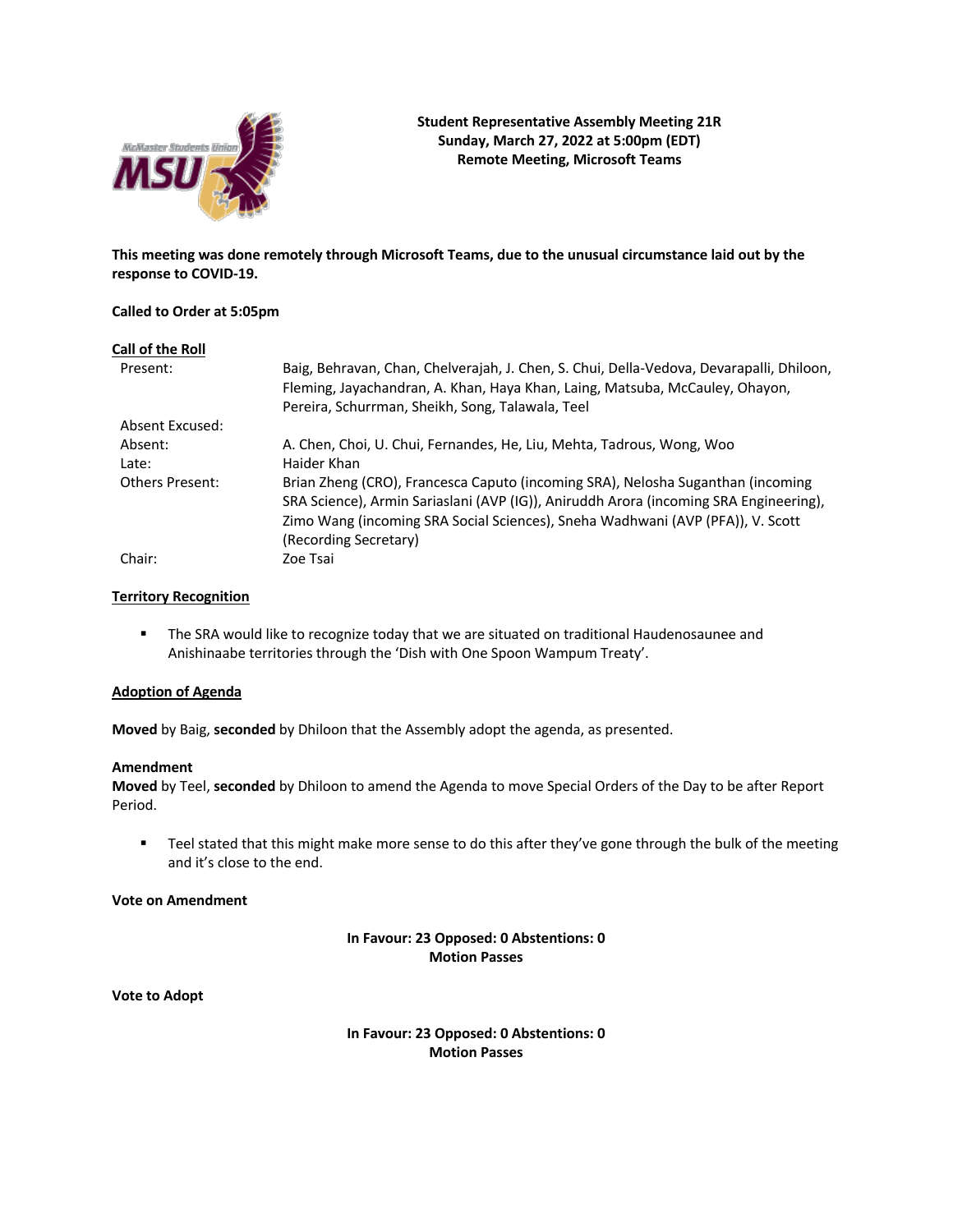## **Announcements from the Chair**

■ The Chair welcomed everyone to meeting 21R, the last meeting of this cohort. The Chair gave their usual reminders for the meeting and asked that Observers within the meeting to please put themselves on the Observer's List. The Chair also welcomed the new SRA members joining the meeting.

### **Report Period**

- **1. Arts & Science Caucus – report circulated**
- **2. Business Caucus – report circulated** 
	- Laing presented the report
- **3. Engineering Caucus – McCauley presented**
	- McCauley summarized the report.
- **4. First Year Council – report not submitted**
- **5. Health Sciences Caucus – Pereira and Chan presented**
	- Pereira and Chan summarized the report.
- **6. Humanities Caucus – report circulated**
	- S. Chui presented the report.
- **7. Kinesiology Caucus – Baig presented**
	- § Baig summarized the report
- **8. Nursing Caucus – report not submitted**
- **9. Science Caucus – report circulated**
	- Dhiloon presented the report.
- **10. Social Sciences Caucus – report not submitted**
- **11. Associate Vice-President (Internal Governance) – Armin Sariaslani presented**
	- Sariaslani summarized the report.
- **12. Associate Vice-President (Finance) – report circulated**
- **13. Associate Vice-President (Municipal Affairs) – report circulated** 
	- Baig summarized the report.
- **14. Associate Vice-President (Provincial & Federal Affairs) – report circulated**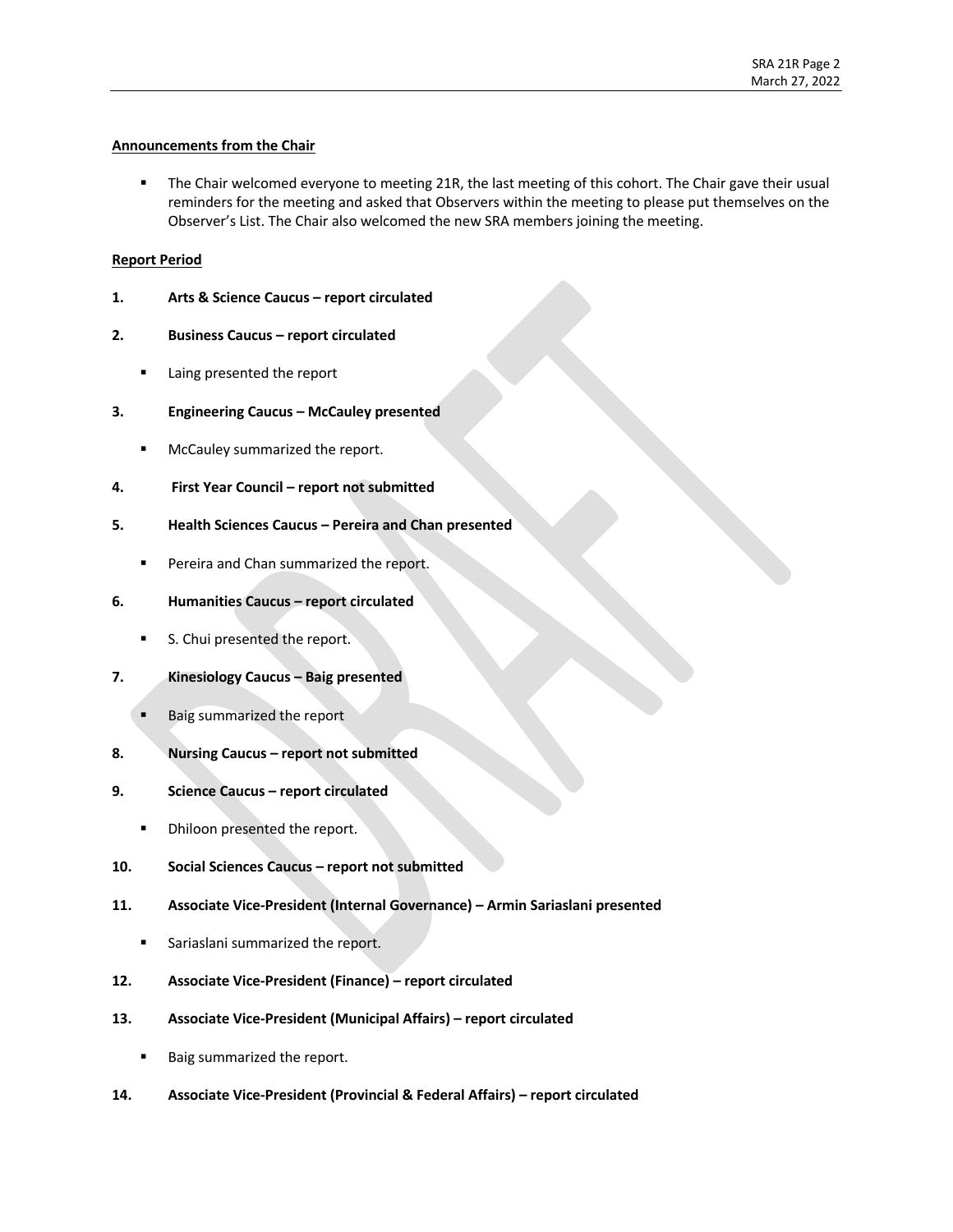- **■** Wadhwani presented the report.
- **15. Associate Vice-President (Services) – report circulated**
	- S. Chui presented the report.
- **16. Associate Vice-President (University Affairs) – Hargun Kaur presented**
	- Kaur summarized the report.

#### **17. Executive Board – McCauley presented**

**■** McCauley summarized the report.

### **18. Vice-President (Education) – report circulated**

- Teel summarized the report.
- **19. Vice-President (Finance) – report circulated** 
	- Jayachandran summarized the report.
- **20. Vice-President (Administration) – report circulated**

#### **21. President - report circulated**

- Della-Vedova summarized the report.
- **22. Elections – MSU Presidential Election & SRA Generals – report circulated** 
	- § Brian Zheng presented the report.

#### **Special Orders of the Day**

- **1. Farewell from the President**
	- Della-Vedova said their farewells to the SRA.
- **2. Farewell from the Vice-President (Administration)**
	- Della-Vedova said Devarapalli's farewells to the SRA on their behalf.

#### **3. Farewell from the Vice-President (Finance)**

- **■** Jayachandran said their farewells to the SRA.
- **4. Farewell from the Vice-President (Education)**
	- Teel said their farewells to the SRA.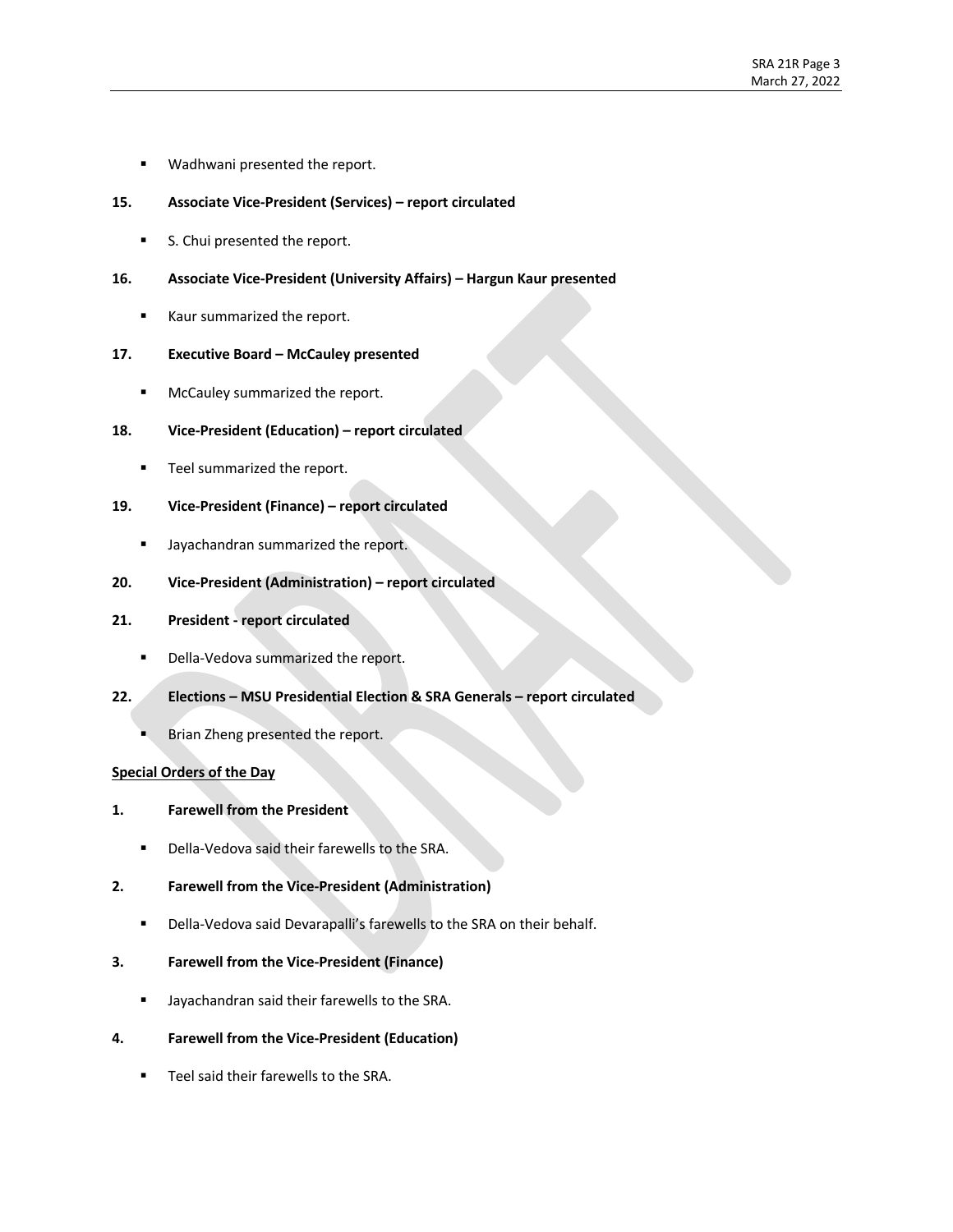### **5. Farewell from the Speaker**

■ Tsai said their farewells to the SRA.

## **Information Period**

- The Speaker reminded the Assembly to fill out their transition reports and to hand them in on March 31. They asked the Assembly to think about how they would have liked to have been transitioned in their role. The Speaker reminded the Assembly that Vice-President and Speaker nominations have opened up and encouraged them to run for the Speaker position.
- Baig thanked the Board, Speaker, D. Stajcer, and V. Scott, on behalf of the SRA, for helping the Assembly. They stated that it was very helpful to have the support going through this crazy year.

### **Question Period**

■ No questions were asked.

### **Business**

### **1. Open Seats on Committees**

**Moved** by Baig, **seconded** by Della-Vedova that the Assembly open nominations for Executive Board, MSU & SRA seats on Standing Committees, and MSU & SRA seats on Other Committees.

Baig stated that working on these committees was amazing, and that they were excited for those who will be taking over the positions.

#### **Vote on Motion**

## **In Favour: 21 Opposed: 0 Abstentions: 0 Motion Passes**

## **2. Proposed Changes to Operating Policy – WGEN**

**Moved** by Ohayon, **seconded** by Della-Vedova that the Assembly approve the changes to **Operating Policy - WGEN**, as circulated.

- Ohayon didn't speak to the motion.
- Della-Vedova stated that they need to change the Operating Policy to be reflective of what the Service would like to do.

**Vote on Motion**

## **In Favour: 20 Opposed: 0 Abstentions: Motion Passes**

#### **3. Wage Review Committee Recommendations – Speaker**

**Moved** by Jayachandran, **seconded** by Della-Vedova that the Assembly approve the Wage Review Committee's recommendation for the Speaker wages to be assigned at B3, as circulated, effective May 1, 2022.